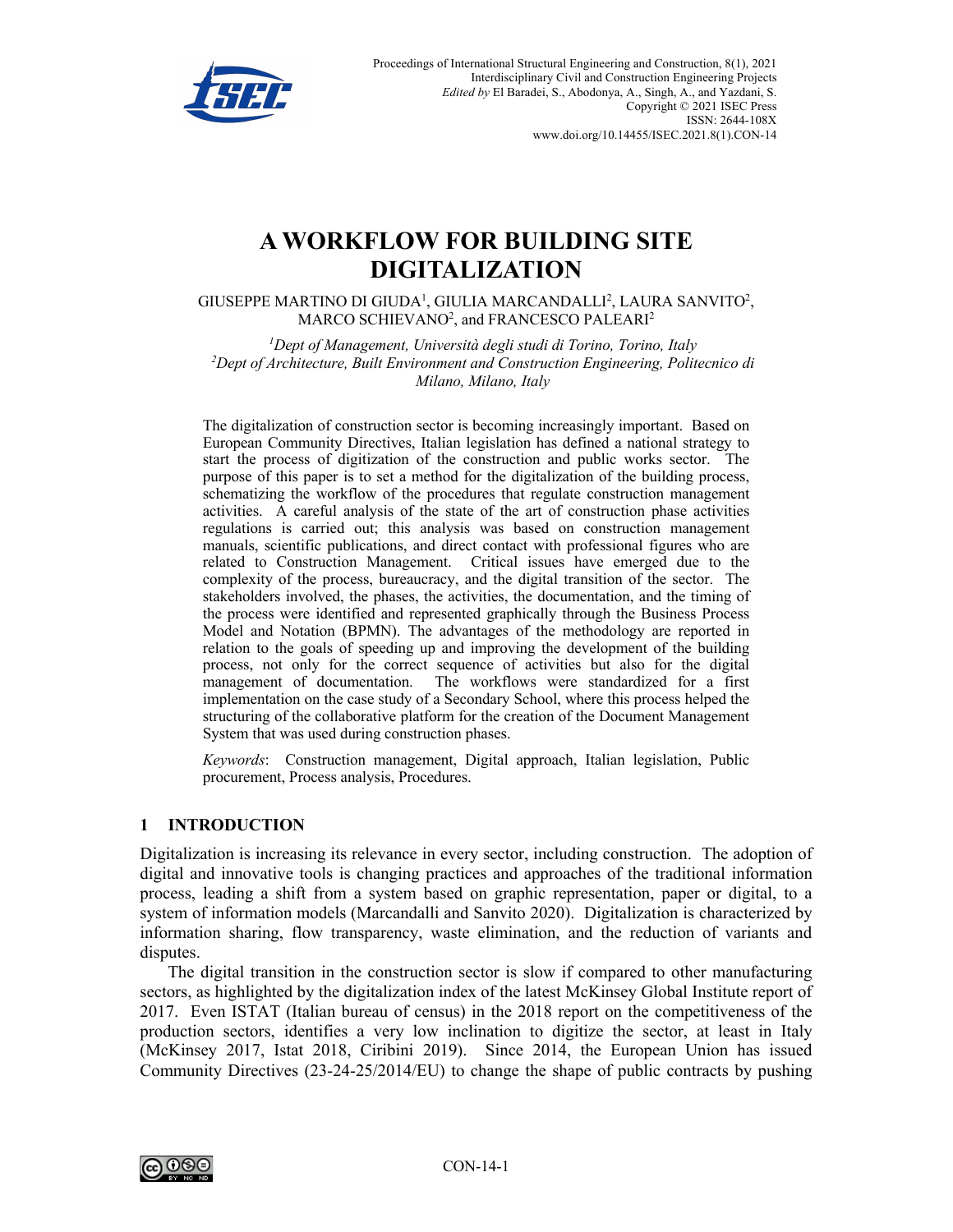for digitization. This has led to new regulations at national level. Therefore, in terms of digitization, the current challenges of the AEC sector include integration between BIM and digital construction site, data transfer to building management and maintenance platforms and development of augmented reality. The need to define a national strategy for digitization in construction and public work sector is therefore evident. This methodology would help in repairing the fragmentation that is tearing down the construction sector and reducing productivity, as noted by Eastman and Sacks. Although the current context requires considerable efforts to make a digital transition to the efficient adoption and use of information modelling, a modernization of legal and contractual aspects of public procurement is also needed (Eastman *et al.* 2008).

#### **2 STATE OF THE ART**

#### **2.1 The Construction Management in the Traditional Building Process**

Building processes are complex systems, composed of a large number of different subjects, activities, and skills that follow and intertwine.

The research conducted by the authors was mainly based on consultation of technicalprofessional books (Gottfried and Di Giuda 2011, Gottfried 2013), technical manuals (Agliata 2016, Malosetti 2019), analysis of legislative frameworks and direct discussions with professionals who usually carry out the work of Construction Management offices. Peculiarities of building processes can be summarized in:

- Nonlinearity
- Inclination to mistakes
- Deadlines not always respected
- Incompleteness of information
- Bureaucracy: the building process is furtherly complicated by bureaucratic practices, which often involve a significant slowdown in the timing.

Neglecting the proper implementation of the workflow can negatively affect not only the administrative aspect, but can also lead to slowing down or interrupting construction site activities.

#### **2.2 State of the Art of the Legislation in Terms of the Construction Management**

Main legislative references are summarized in the following table.

| <b>Standard code</b>          | <b>Standard title</b>                 | Content                                                                                   |
|-------------------------------|---------------------------------------|-------------------------------------------------------------------------------------------|
| D.lgs. 18 April 2016,<br>n.50 | Codice degli appalti                  | They introduce in the Italian Legislation the<br>theme of information modeling to be used |
| D.lgs. 19 April 2017,<br>n.56 | Disposizioni integrative e correttive | to digitize the construction and public<br>works sector                                   |

#### Table 1. Italian Legislation in force.

|  |  | Table 1. Italian Legislation in force (contd). |  |  |  |
|--|--|------------------------------------------------|--|--|--|
|--|--|------------------------------------------------|--|--|--|

D.M. 7 March 2018, No. 49 *Approvazione delle linee guida sulle modalità di svolgimento delle funzioni*  It regulates the activities carried out by the Construction Manager, focusing on digital

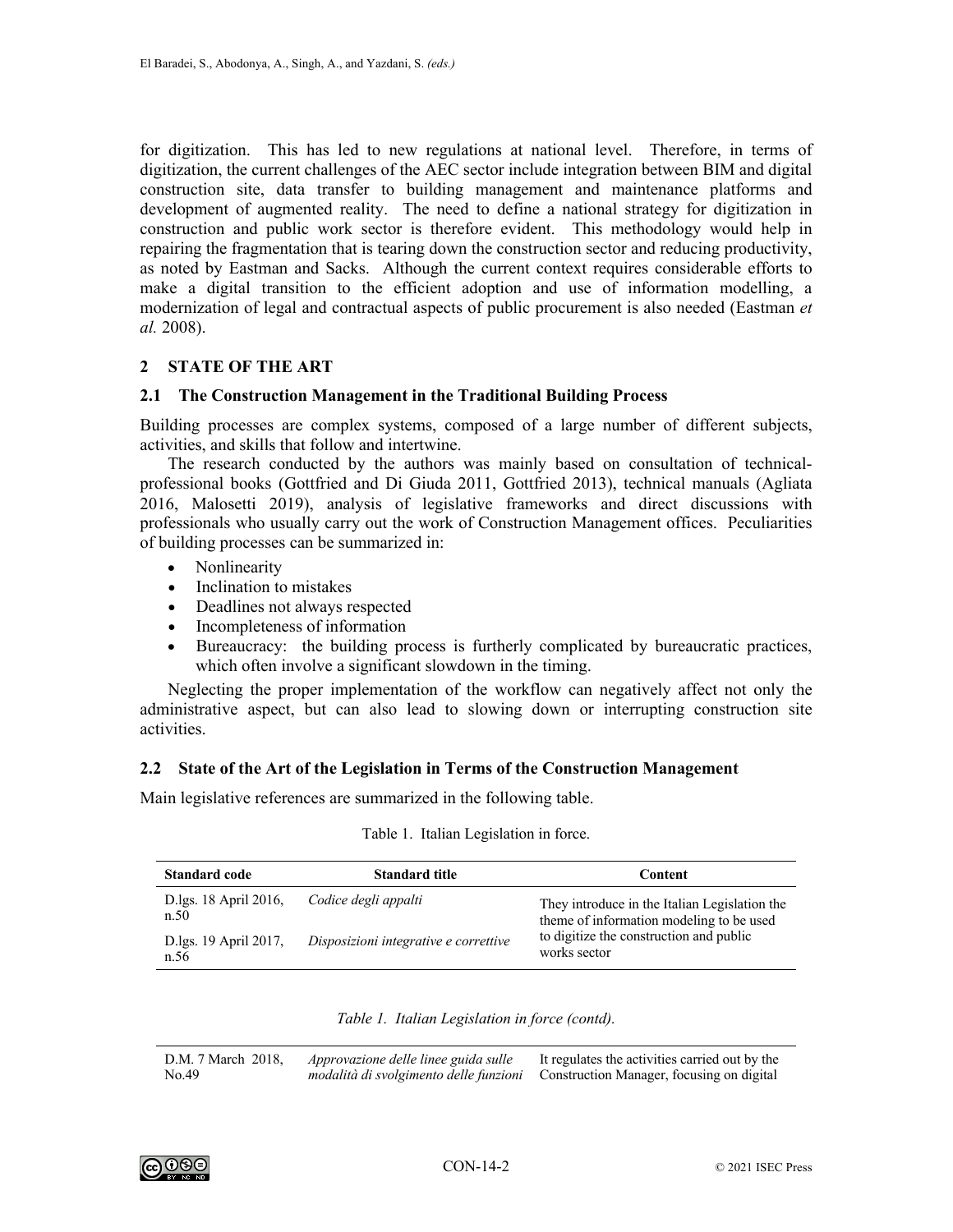|                                                                            | del direttore dei lavori e del direttore<br>dell'esecuzione                                                                                                                                                           | transition.                                                                                                                                                                                                                               |
|----------------------------------------------------------------------------|-----------------------------------------------------------------------------------------------------------------------------------------------------------------------------------------------------------------------|-------------------------------------------------------------------------------------------------------------------------------------------------------------------------------------------------------------------------------------------|
| L. 14 June 2019,<br>No.55                                                  | Disposizioni urgenti per il rilancio<br>del settore dei contratti pubblici, per<br>l'accelerazione degli interventi<br>infrastrutturali, di rigenerazione<br>urbana e di ricostruzione a seguito di<br>eventi sismici | It introduces urgent provisions that should<br>foster economic growth and boost the<br>productive system by taking measures to<br>simplify the regulatory and administrative<br>framework related to public entrustment.                  |
| D.P.R. 5 October<br>2010, n.207, art. 9,<br>10, 14-43, 60-96, 215-<br>238) | Codice dei contratti pubblici relativi<br>a lavori, servizi e forniture in<br>attuazione delle direttive 2004/17/CE<br>e 2004/18/CE                                                                                   | They contain information about the<br>contents of the design, the business<br>qualification system and SOA and the<br>testing.                                                                                                            |
|                                                                            | Linee guida ANAC sulle modalità<br>operative e gli atti con cui devono<br>operare gli operatori del settore<br>(ANAC 2016)                                                                                            | They provide interpretive and operational<br>guidance to industry operators to simplify<br>and standardize procedures, ensure<br>transparency and efficiency of<br>administrative action, encourage<br>competition and reduce litigation. |

## **3 MANAGEMENT OF WORKS PROCESSED ACCORDING TO REGULATIONS**

The existing regulatory framework stresses the relevance of digital management of accounting of works and control in execution of building works. This means that, in order to better integrate digital procedures in construction processes, professionals should base their activities on cooperation and information sharing. As for now, there are no standardized workflows that could help in overcoming information losses and mistakes.

The definition of structured and standardized processes can facilitate this shift: for this reason, this paper provides a flow that outlines the construction process and describes activities of Construction Management office. The scope of this paper is limited to public procurements and mainly focus on construction phase. The definition of structured procedures can help in facilitating and controlling the process, increasing its productivity by controlling uncertainty factors and preventing risk situations.

## **4 METHODOLOGY**

The suggested framework differs from other existing methods for the digitization of construction processes that usually are limited to some phases, and mainly focusing on project-related activities. This flow reports in a complete and linear way the entire construction process concerning a public work. The proposed flows were designed following a detailed state-of-theart analysis of the legislation and literature that regulate the activities of Construction Management office. In particular, the research was mainly based on references cited in paragraph 2.1.

## **4.1 Workflow Structure**

The workflow illustrates the procedures that guide the interaction among the Construction Management office and the subjects involved in the stages of the process (tender, work delivery, construction, controls, end of works, and commissioning). This workflow allows the Construction Management office to closely follow the sequence of events and therefore ensure a timely control of the whole process.

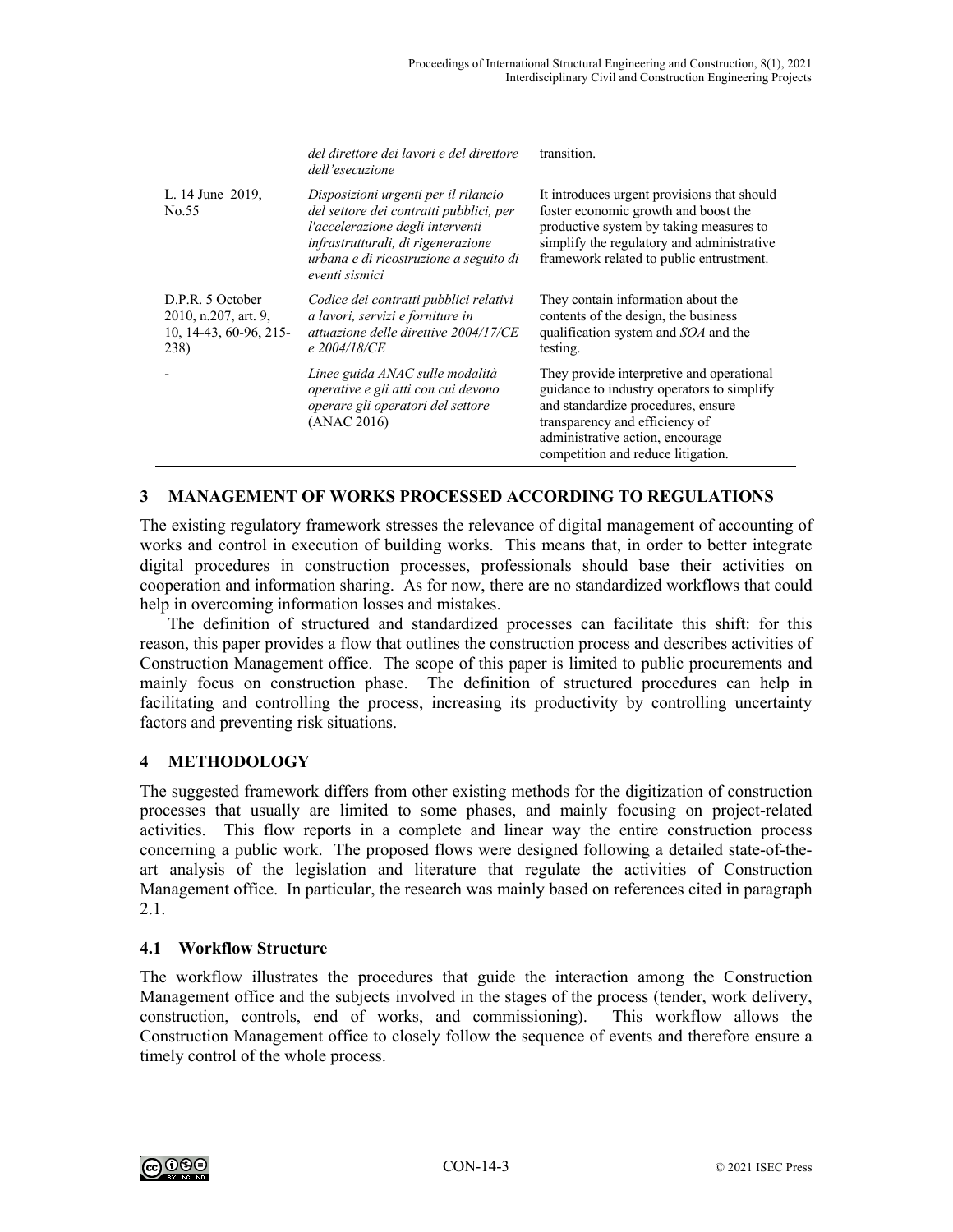To define this flow, actors involved in the building process have been identified as Unique Procedure Manager, Construction Management office, Construction Companies, Contract Execution Director, Safety Coordinator in the Execution phase. The actions to be performed by each entity during construction phases have been identified, with a focus on documents related to checks, verifications and authorizations with related obligations and responsibilities, and the provisions and indications provided by above-mentioned standards.

Since the identified figures have to interact with each other, it was crucial to organize the flow in such a way as to respect the timelines and relationships between the actions of each subject.

However, there are processes that cannot be entered at a given time, but can be carried out for the duration of the construction site or that have a cyclical frequency. To overcome this problem during the control phase, "boxes" have been used that report these parallel processes. In particular, they refer to the operations necessary for:

- Site inspection
- Variations
- Accounting

To properly represent the process, a Business Process Model and Notation (BPMN) was adopted, in accordance with ISO 19510. The BPMN is a graphical representation for specific operational processes within a global business process model. BPMN allows to understand the procedures in a graphical notation, and gives the ability to communicate these procedures in a standard method. This ensures that all actors understand their own activities and those of the other actors involved, allowing for rapid adaptation to the site management system.



Figure 1. BPMS Structure.

All possible eventualities are represented, identifying the situations of choices through gateway. Gateways perform a first process control function, in which only two possible answers (YES/NO) are connected to each question. Gateways lead to a sequence of actions that can continue, or, in case of non-compliance, stop, leading to further actions to proceed with the process.

To optimize the management and control of the construction site from an administrative point of view, each action has been associated with the necessary documentation; at the same time, any statutory deadline related to such documentation have been entered.

To create the workflow, Microsoft Visio was used and, subsequently, Mindjet Mind Manager that, in addition to the flow diagram, allows inserting the direct link to the documentation inserted as an external file.

Figure 2 shows an extract of the workflow, related to tender phase. The workflow is divided in columns corresponding to the responsible person of each action.

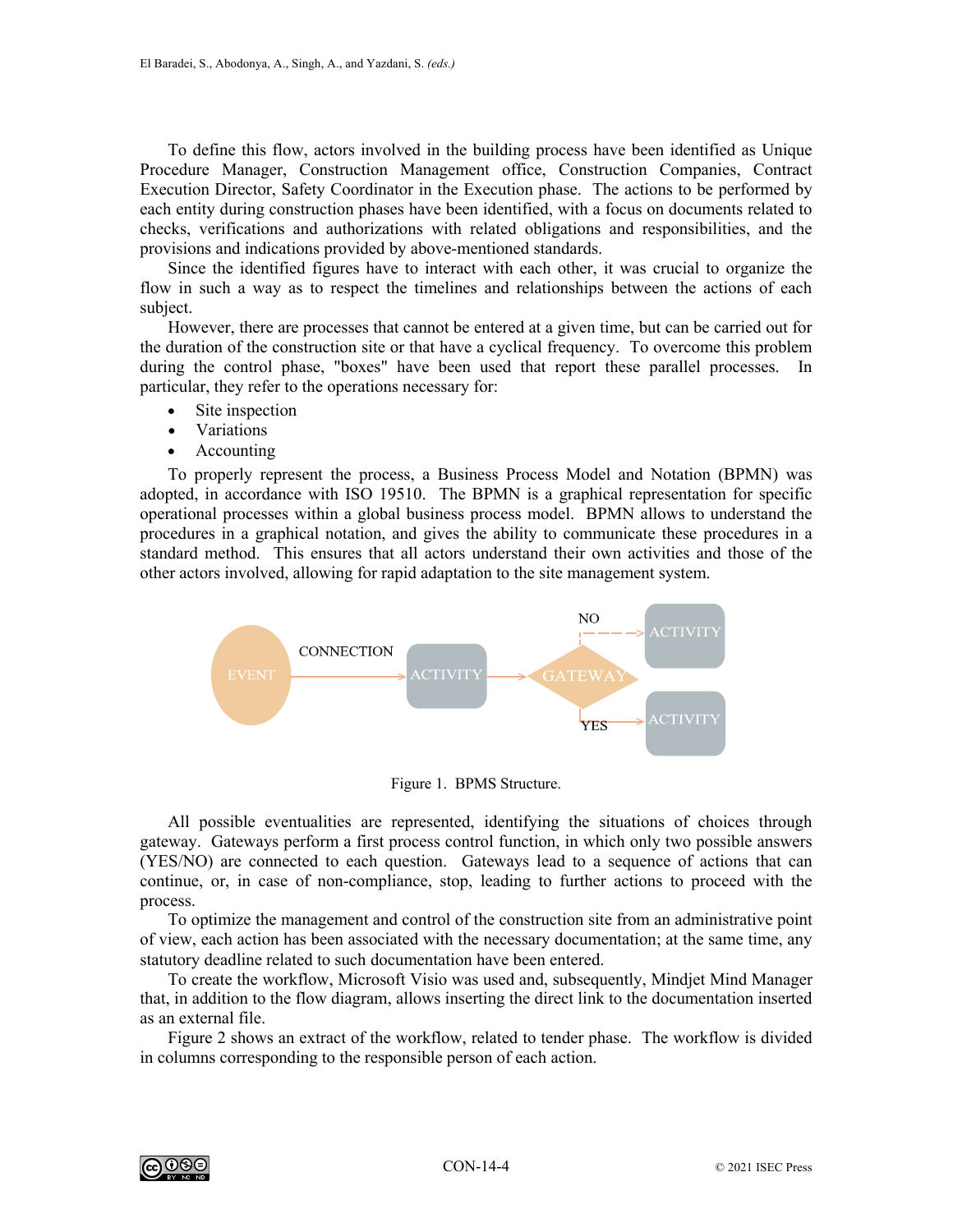

Figure 2. Initial part of the workflow performed: tender phase.

# **5 USE AND CASE STUDY**

## **5.1 Document Management System (DMS) Platform**

The digitization of processes aims at creating a shared and common working environment, which can facilitate communication between the parties. However, if not supported by an adequate contractual structure, it is not sufficient to achieve this goal. This innovation allows to structure new digital processes through a systematic acquisition of structured data at different stages of the process. There is a need for a standard to be referenced for data transmission and development of platforms that can provide guidelines and tools for the construction process. The digital platforms used to store data related to the accounting of work are electronic tools guaranteeing the authenticity, security, traceability, and origin of the information entered. The digital platform becomes the database of information related to site procedures.

Data sharing environment therefore allows for continuous interconnection and dialogue among stakeholders and those responsible for the related activities of the work. Simultaneous recording of site events allows operators to predict or identify situations of risk, non-compliance, or criticality of various kinds and to be able to take decisions in order to avoid negative outcomes by streamlining procedures.

# **5.2 First Grade of Secondary School of** *Liscate***: The Digital Construction Site**

The definition of workflows was performed as first step to the definition of a collaborative platform, where process flows were digitized, together with all the documents used and produced during the process. The proposed method was successfully applied on the construction of the Secondary School of *Liscate*, which is an example of the digitized management of a public work developed with the BIM methodology and the support of the digital platform *AlFresco*. The platform can be accessed through a web interface, and provides a repository for all documents, depending on the roles of the actors. Documents are divided in four categories: Work in progress, Shared, Published, Stored. AlFresco acts as a digital workspace, allowing the setting of